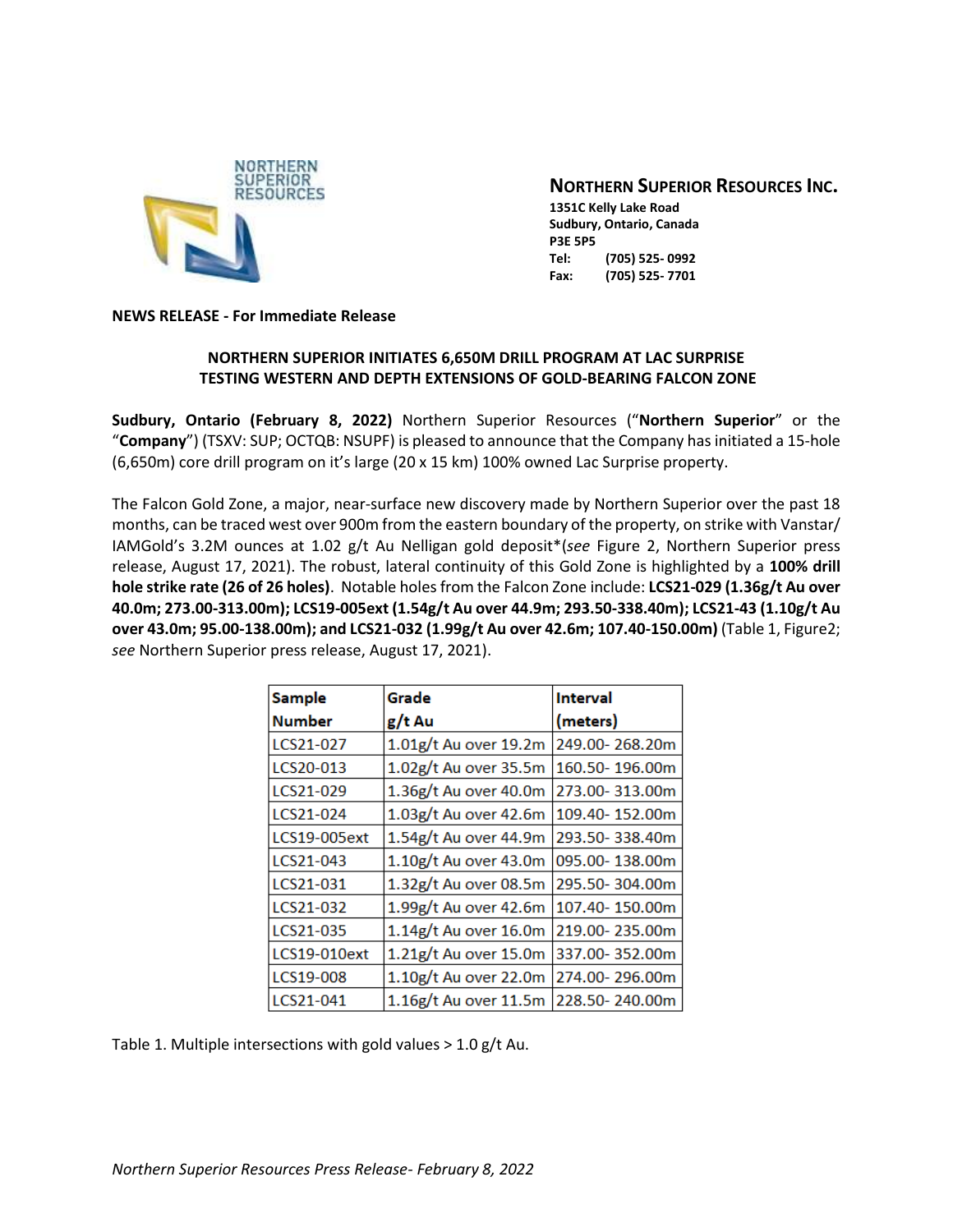## **Objectives of 6,650m drill program**

#### **1) Continue to expand Falcon Zone strike extension to the West**

The Falcon Zone extends over 900m and remains open to the West, where Northern Superior controls 12km of the host Opawica-Guercheville Deformation Zone. This zone is thought to be the western extension of the neighboring Vanstar/ IAMGold's, 3.2M ounces at 1.02 g/t Au Nelligan gold deposit\* (*see* Northern Superior press release, August 17, 2021). There are 9 core drill holes (3,375m) planned for this purpose that will test an additional 3 km of ground west of the currently defined Falcon Zone (Figure 1).

**2) Extend the currently defined Falcon Zone at Depth and test for higher grade mineralization at depth.** The Falcon Zone is currently known to a True Vertical Depth (TVD) of 250 meters and has shown consistent vertical continuity over that interval, remaining open at depth and to surface, the 4 deeper drill holes (2,275m) planned in this program will attempt to extend the Falcon Gold Zone to a TVD of 350 meters and to test for potentially higher gold grades at depth (Figure 1).

#### **3) To determine if a parallel gold-bearing structure exists south of the Falcon Zone.**

Drilling in 2020 intersected 0.29 gpt over 23.1 meters and collared in what we now recognize to be similar lithology to the Falcon Zone. There are 2 core drill holes (800m) planned for this purpose (Figure 1).



Figure 1: Core drill collar locations designed to: a) test the western extension of the Falcon Gold Zone; b) understand the process of gold mineralization associated with this Gold Zone; and c) test a second area south of and parallel to the Falcon Gold Zone for gold mineralization.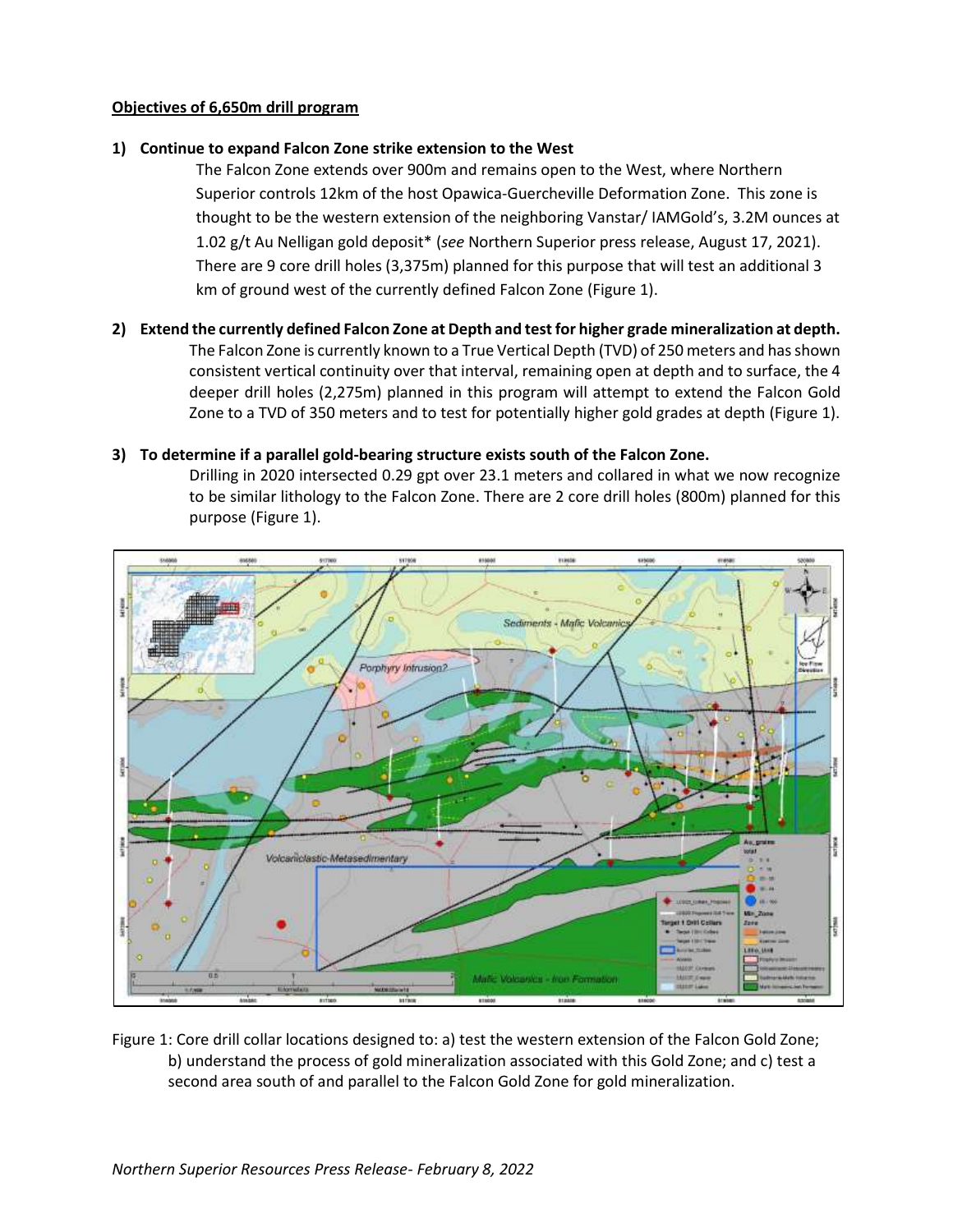## **The Falcon Gold Zone:** *Proven Robust Lateral and Vertical Continuity*

## *Lateral Continuity*

The Falcon Zone has demonstrated excellent lateral continuity thus far, with over 900m of strike length defined and with all 26 holes drilled in 2021 successfully intersecting the Falcon Zone, highlighting its remarkable consistency and predictability (Figure 2).



**Figure 2.** Highlighted drill intersections with gold values >1.0g/t Au, Falcon Gold Zone highlighting lateral continuity with remarkable consistency and predictability.

**Multiple holes** drilled from East to West intersecting the Falcon Gold Zone from drill programs completed in 2019, 2020 and 2021 **assayed over 1.00 g/t Au** and can be seen in Figure 2 (from East to West).

The current program will seek to expand on this 900m of strike by testing for additional extensions of the Falcon Zone heading West over an additional 3km west of the currently defined Falcon Zone, the proposed drill hole traces can de seen in Figure 1.

## *Vertical Continuity*

Vertical continuity of the Falcon Gold Zone has proven to be excellent thus far with multiple sections defined with 3 to 6 pierce points and demonstrating a currently defined vertical continuity of up to 250 meters (Figure 3). Equally encouraging, the Falcon Gold System remains open at depth over the whole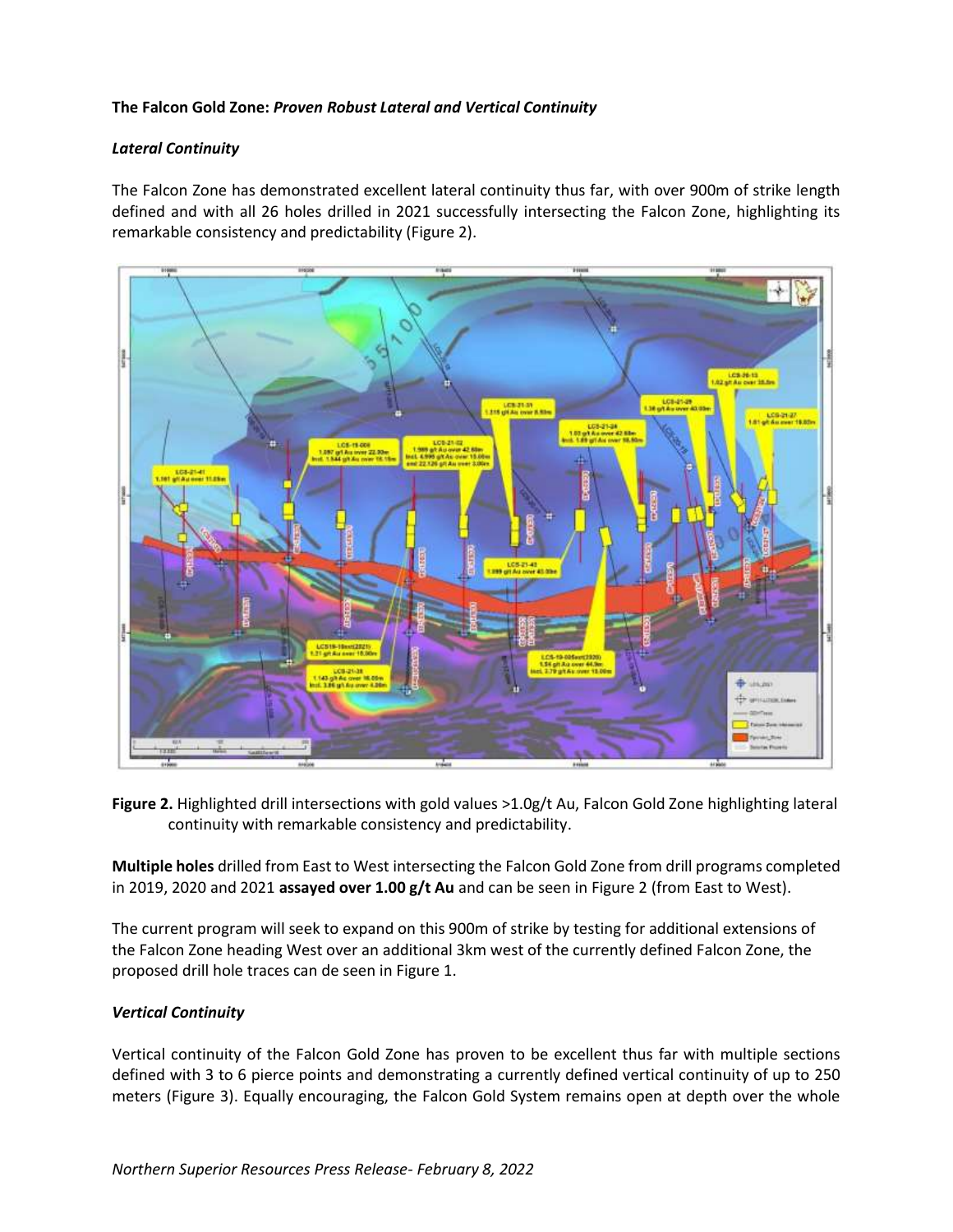900m strike length drilled to date. The goal of this program will be to test for the extension of this vertical continuity by another 100 to 150 meters with 4 holes planned.



**Figure 3.** Vertical cross section illustrating the projected extension of the Falcon Gold Zone to surface. Section 1: LCS21-43, LCS19-005ext; Section 2: LCS21-029, BP17-05 ext, LCS20-013, LCS21-028, LCS21-045; and Section 3: LCS21-025, LCS21-24, LCS21-44 (*see* Figure 3 for collar locations).

## **Potential for Higher Grades at Depth**

The Falcon Gold Zone's defining characteristics which include presence of silicification, sericitization, coarse clastic materials (wacke) and pyrite are traced along the whole 900m of strike length and 250m depth drilled to date. Higher gold and silver grades within the Falcon Zone are associated with smoky grey quartz veins and silicification often containing molybdenite and pyrite, enveloped within strong sericite-carbonate-pyrite alteration. Selected higher grade intersections are summarized in Table 2.

These higher-grade intervals are showing some good vertical continuity and thus in addition to testing the vertical extent of the Falcon Zone an additional objective of this drill program will be to see if these higher-grade intervals expand in either thickness or grade at depth (Figure 4). The higher-grade material is thought to occur between the footwall of the Falcon Zone and the Wacke unit. Four holes will be drilled to test this hypothesis.

| Hole #        | From (m) | To (m) | Length (m) | Au $(g/t)$ | Ag $(g/t)$ |
|---------------|----------|--------|------------|------------|------------|
| LCS20-013     | 186      | 188.6  | 2.6        | 7.70       | 38.96      |
| LCS19-005     | 303.9    | 307    | 3.1        | 15.61      | 6.61       |
| LCS21-024     | 148      | 151    | 3          | 4.50       | 9.13       |
| LCS-21-029    | 306      | 307.5  | 1.5        | 23.80      | 51.70      |
| LCS-21-030    | 234.2    | 237    | 2.8        | 3.84       | 2.07       |
| LCS-21-032    | 145      | 148    | 3          | 22.13      | 18.85      |
| LCS-21-034    | 142      | 145    | 3          | 2.94       | 10.00      |
| LCS-19-010ext | 348      | 351    | 3          | 5.21       | 1.69       |
| LCS-21-035    | 228      | 232    | 4          | 3.86       | 2.05       |
| LCS-21-043    | 102      | 107.5  | 5.5        | 3.91       | 8.03       |
| LCS-21-047    | 262.5    | 265.7  | 3.2        | 4.01       | 9.32       |

Table 2. Falcon Gold Zone higher grade intersections. True width is estimated to be between 70 and 85% of core length.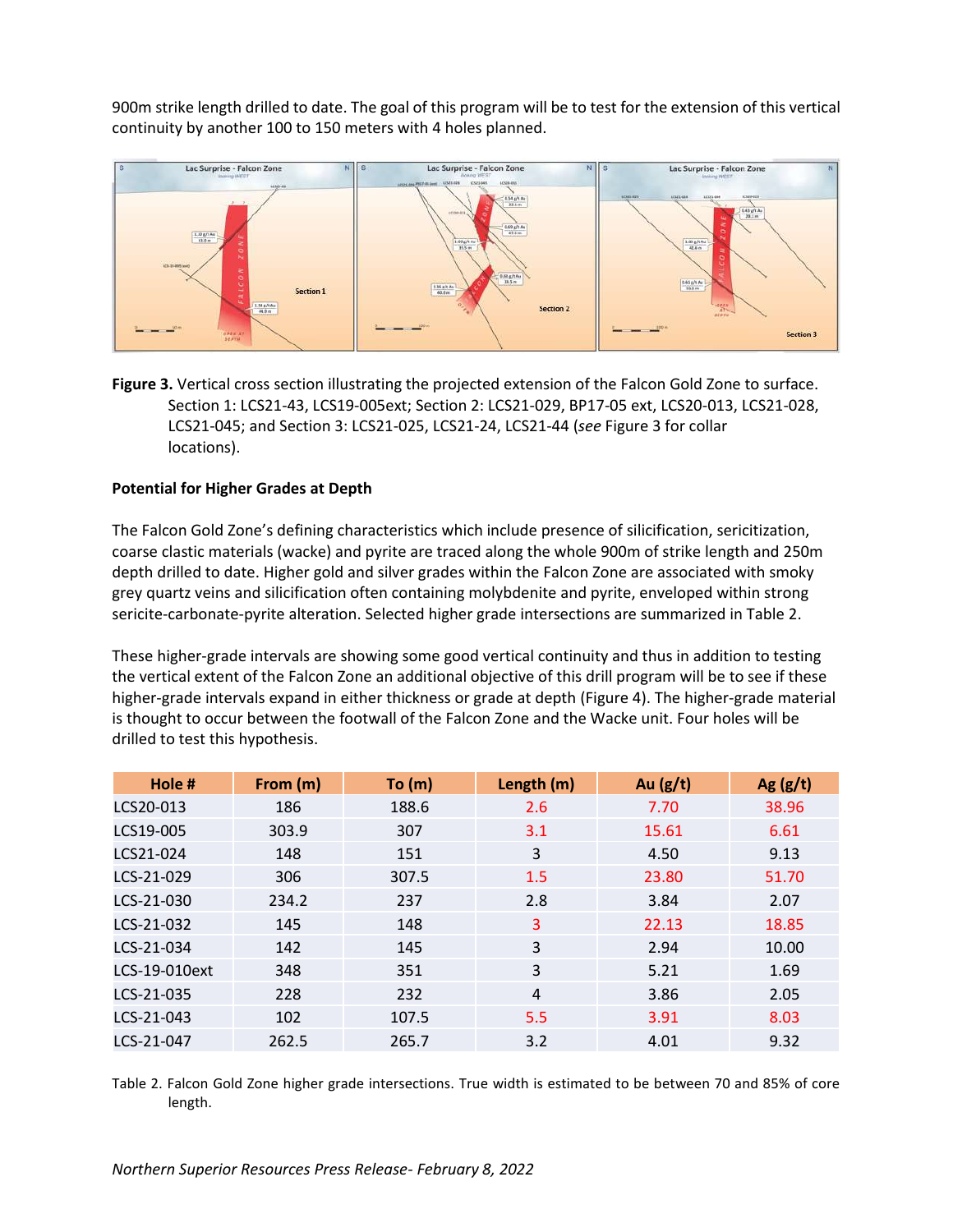

**Figure 4.** Falcon Gold Zone high grade long section composite gold grade. Note system is open at depth.

**Dr. T.F. Morris, President and CEO states:** "The discovery of the Falcon Zone with this strong grades, thickness, and high degree of predictability thus far has been a major highlight of 2020 and 2021 for Northern Superior and has only continued to improve and expand in size with each successive drill program on the property. Therefore, we are quite excited to resume drilling again at Lac Surprise which will test the lateral extension of the Falcon Zone heading West, test to expand the vertical continuity of the Falcon Zone at depth and test for higher grade intervals at depth.

In addition to the Core Drilling at the Falcon Zone beginning today, we also have planned a very large and aggressive property wide exploration program over the larger 20x15km Lac Surprise Property.

Exploration on the Lac Surprise property this year will include: a) the current core drilling program; b) a data compilation report from Orix Geosciences which will include updated bedrock and structural interpretations for the whole Lac Surprise property; c) an extensive summer bedrock mapping and prospecting program covering all areas of the property; and d) a planned IP survey over the Amber area of the property in the South. We will update the market in detail on these planned activities in the weeks ahead. We are optimistic that the combined results from all these programs will culminate in several new mineral targets that can be core drill tested later in the year. With over 12MM dollars in cash currently in our treasury we are fully funded for a record year of exploration on our properties and look forward to updating the market on our results and progress over the course of 2022."

## **Qualified Person**

Adrian Lupascu (P.Geo.) is a Qualified Person ("QP") within the meaning of National Instrument 43-101. Mr. Lupascu has reviewed, and approved information disclosed in this press release related to the Lac Surprise program.